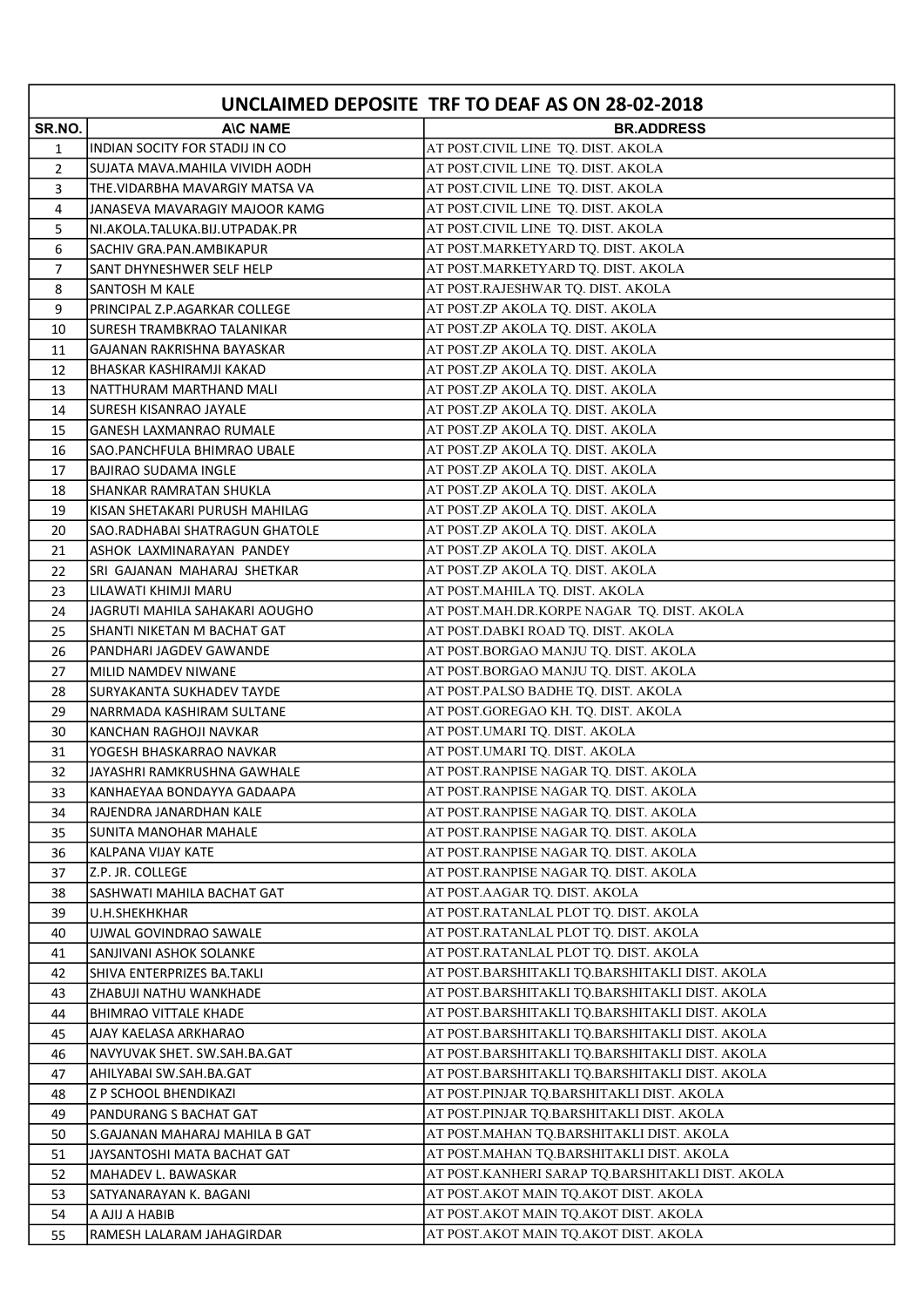| 56       | VISHUPANT BHAGVANT AGLAVE                          | AT POST.AKOT MAIN TQ.AKOT DIST. AKOLA                                       |
|----------|----------------------------------------------------|-----------------------------------------------------------------------------|
| 57       | S.KADIR SHAKE KAREM                                | AT POST.AKOT MAIN TQ.AKOT DIST. AKOLA                                       |
| 58       | HANSABAI CHAGANLAL AGRAWAL                         | AT POST.AKOT MAIN TQ.AKOT DIST. AKOLA                                       |
| 59       | UAVRAJ SUKDAV KETAKE                               | AT POST.AKOT MAIN TQ.AKOT DIST. AKOLA                                       |
| 60       | SANJAY NAGORAO SAGANE                              | AT POST.AKOT MAIN TO.AKOT DIST. AKOLA                                       |
| 61       | VASUDEV KASHIRAM BELOKAR                           | AT POST.AKOT MAIN TQ.AKOT DIST. AKOLA                                       |
| 62       | RAJKUMAR BAJIRAO TAYDE                             | AT POST.AKOT MAIN TQ.AKOT DIST. AKOLA                                       |
| 63       | SUBHASH MAHADEO ROHANKAR                           | AT POST.AKOT MAIN TQ.AKOT DIST. AKOLA                                       |
| 64       | <b>ISHWAR PANDHARI SARKATE</b>                     | AT POST.AKOT MAIN TQ.AKOT DIST. AKOLA                                       |
| 65       | WASUDEV MAH.S.B.G. KALWADI                         | AT POST. AKOT MAIN TQ. AKOT DIST. AKOLA                                     |
| 66       | SHRIRAMPANT GANPATRAO LANDE                        | AT POST.AKOT MAIN TQ.AKOT DIST. AKOLA                                       |
| 67       | KRUSHNA DEV                                        | AT POST.AKOT CITY TQ.AKOT DIST. AKOLA                                       |
| 68       | NARNALA NA SA PT SASWTH                            | AT POST.AKOT CITY TQ.AKOT DIST. AKOLA                                       |
| 69       | ANIL SAKHARAM BABHULKAR                            | AT POST.NARSING MANDIR TQ.AKOT DIST. AKOLA                                  |
| 70       | PRASHANT ASHOKRAO GAWANDE                          | AT POST.NARSING MANDIR TQ.AKOT DIST. AKOLA                                  |
| 71       | JAYA VIDHYADHAR DESHMUKH                           | AT POST.NARSING MANDIR TQ.AKOT DIST. AKOLA                                  |
| 72       | <b>BHASKAR SHRIKRUSHNA ROTHE</b>                   | AT POST.NARSING MANDIR TQ.AKOT DIST. AKOLA                                  |
| 73       | JAYSHRI RAMAKANT DHUNDLE                           | AT POST.NARSING MANDIR TQ.AKOT DIST. AKOLA                                  |
| 74       | RAMDAS UTTAMRAO WAGHMARE                           | AT POST.NARSING MANDIR TO.AKOT DIST. AKOLA                                  |
| 75       | MANJU VINAYAKRAO MALASNE                           | AT POST.NARSING MANDIR TQ.AKOT DIST. AKOLA                                  |
| 76       | PARIMAL BABU DONGRE                                | AT POST.NARSING MANDIR TQ.AKOT DIST. AKOLA                                  |
| 77       | NIMBA BHOLAJI RATHOUD                              | AT POST.NARSING MANDIR TQ.AKOT DIST. AKOLA                                  |
| 78       | CHUNNILAL B KIRODIWAL                              | AT POST.RAUNDALA TQ.AKOT DIST. AKOLA                                        |
| 79       | M.B.POTE                                           | AT POST.TELHARA CITY TQ.TELHARA DIST. AKOLA                                 |
| 80       | DNYANDEV SURYABHAN BHONDE                          | AT POST.HIWARKHED TQ.TELHARA DIST. AKOLA                                    |
| 81       | YAMUNA SHREERAM BHASKAR                            | AT POST.HIWARKHED TQ.TELHARA DIST. AKOLA                                    |
| 82       | VANDHANA DHYANSHWAR KHIRSAN                        | AT POST.HIWARKHED TQ.TELHARA DIST. AKOLA                                    |
| 83       | SUSHILA POKARDAS BHUTADA                           | AT POST.DANAPUR TQ.TELHARA DIST. AKOLA                                      |
| 84       | SUBHADRA PANDURANG SAWANT                          | AT POST.BELKHED TQ.TELHARA DIST. AKOLA                                      |
| 85       | <b>GOPAL RAMDAS BODALE</b>                         | AT POST.ADGAON TQ.AKOT DIST. AKOLA                                          |
| 86       | BALIRAM GANGARAM SONONE                            | AT POST.ADGAON TQ.AKOT DIST. AKOLA                                          |
| 87       | AVES AHEMAD ABDUL GAFUR                            | AT POST.BALAPUR TQ.BALAPUR DIST. AKOLA                                      |
| 88<br>89 | SHIVSHANKAR HARIBHAU PATIL<br>JIJAU M BCG KAZIKHED | AT POST.URAL TQ.BALAPUR DIST. AKOLA<br>AT POST.NIMBA TQ.BALAPUR DIST. AKOLA |
| 90       | KANIJ PHATEMA MATIN AHAMAD                         | AT POST.PARAS TQ.BALAPUR DIST. AKOLA                                        |
| 91       | MU J P M S PARAS                                   | AT POST.PARAS TQ.BALAPUR DIST. AKOLA                                        |
| 92       | SADASHIV RAMRAV VAIRALE                            | AT POST.HATRUN TQ.BALAPUR DIST. AKOLA                                       |
| 93       | A.JALIL SHE MUNAF                                  | AT POST.HATRUN TQ.BALAPUR DIST. AKOLA                                       |
| 94       | SAMINA KALANDAKHA                                  | AT POST.HATRUN TQ.BALAPUR DIST. AKOLA                                       |
| 95       | SIMA GOVINDA AGRAWAL                               | AT POST.HATRUN TQ.BALAPUR DIST. AKOLA                                       |
| 96       | PUNJAJI DAGDU VARALE                               | AT POST.VYALA TQ.BALAPUR DIST. AKOLA                                        |
| 97       | MAHANANDA GULABRAO PATIL                           | AT POST.PATUR TQ.PATUR DIST. AKOLA                                          |
| 98       | SADASHIV GIR VAMANGIR GOSAVI                       | AT POST.PATUR TQ.PATUR DIST. AKOLA                                          |
| 99       | RAMBHUBAI NAMDEORAO GHUGE                          | AT POST.PATUR TO.PATUR DIST. AKOLA                                          |
| 100      | DIPAK OMPRAKASH MESARE                             | AT POST.PATUR TQ.PATUR DIST. AKOLA                                          |
| 101      | JAYJAGDAMBA SHETKARI B.G.                          | AT POST.PATUR TQ.PATUR DIST. AKOLA                                          |
| 102      | SHIV KRUPA KRUSHI KENDRA                           | AT POST.CHANNI TQ.PATUR DIST. AKOLA                                         |
| 103      | ADH PANI PUR SWA SAM KARLA                         | AT POST.AALEGAO TQ.PATUR DIST. AKOLA                                        |
| 104      | HAHUMAN BAHU GRA VI SOC MALSUR                     | AT POST. AALEGAO TQ. PATUR DIST. AKOLA                                      |
| 105      | REVAVATI MADHUKAR GAWANDE                          | AT POST.MURTIZAPUR MAIN TQ.MURTIZAPUR DIST. AKOLA                           |
| 106      | <b>GRAM PANCHAYAT RAMBHAPUR</b>                    | AT POST.MURTIZAPUR MAIN TQ.MURTIZAPUR DIST. AKOLA                           |
| 107      | PUNDLIK .M.SAH.G.S.MZR                             | AT POST.MARKET YARD TQ.MURTIZAPUR DIST. AKOLA                               |
| 108      | M. YASIN SAI. RAHEMAN                              | AT POST.MANA TQ.MURTIZAPUR DIST. AKOLA                                      |
| 109      | D B SUSATKAR                                       | AT POST.MANA TQ.MURTIZAPUR DIST. AKOLA                                      |
| 110      | DADARAO VISHNATH AVGHAN                            | AT POST.KARANJA  MAIN.TQ.KARANJA DIST. WASHIM                               |
| 111      | VINAYAK LAXMANRAO WANKHADE                         | AT POST.KARANJA MAIN.TQ.KARANJA DIST. WASHIM                                |
| 112      | ADH.& SA.GR.PAP.SW.SM.                             | AT POST.KARANJA  MAIN.TQ.KARANJA DIST. WASHIM                               |